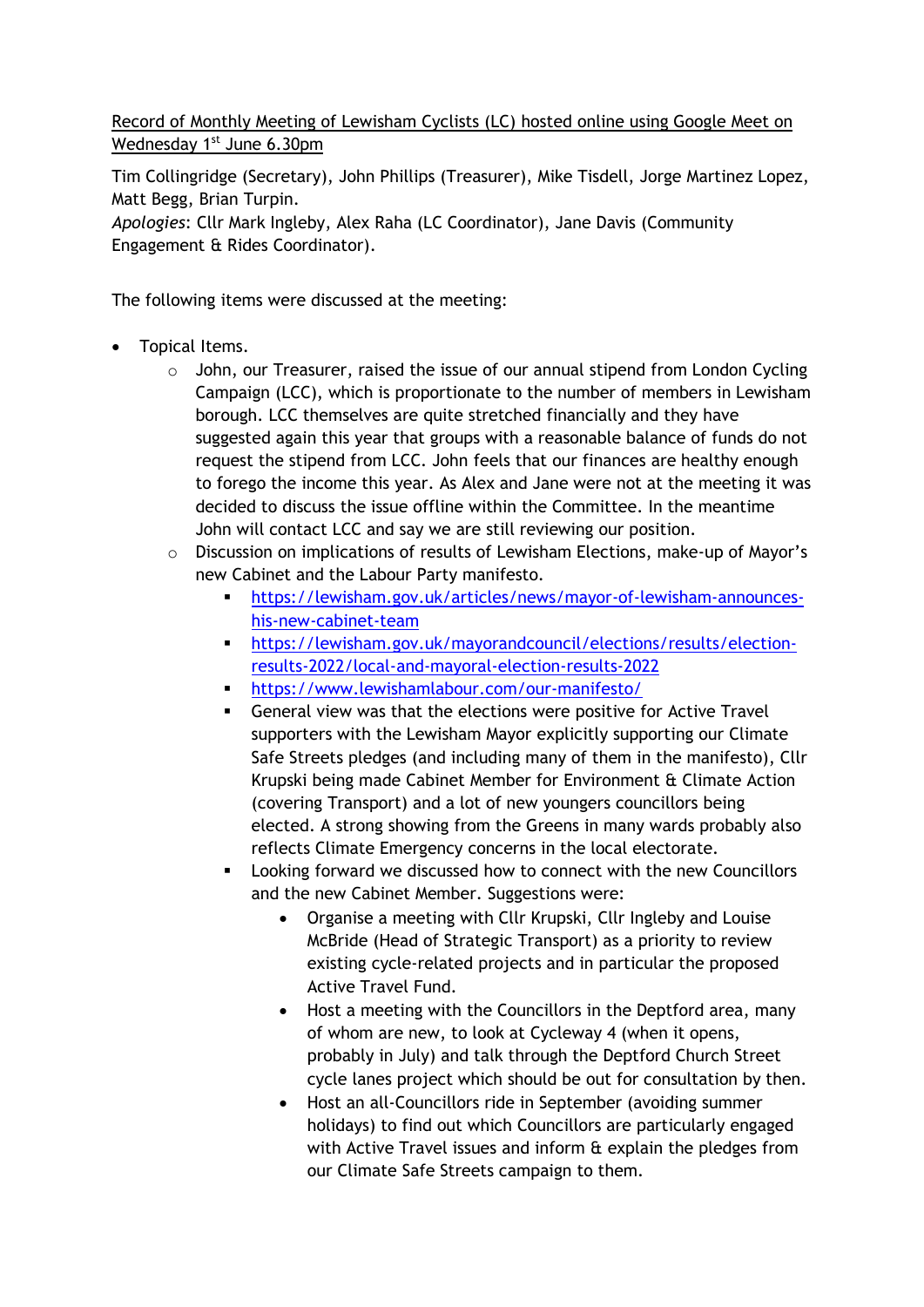$\circ$  Deptford Folk (DF) Greening Lewisham collaboration with the National Trust implications for cycling developments. [https://us13.campaign-](https://us13.campaign-archive.com/?u=13258bb8d251d7929af07ae17&id=57e6515dfe)

[archive.com/?u=13258bb8d251d7929af07ae17&id=57e6515dfe](https://us13.campaign-archive.com/?u=13258bb8d251d7929af07ae17&id=57e6515dfe)

- We are hoping that the consulted Canal Approach walking and cycling route (between Folkestone Gardens and the Thames) may be taken forward as one of the projects. Could be an opportunity to find alternative funding e.g. from local developments, other than the original withdrawn funding from TfL.
- Plan is to contact DF and assess how we can effectively support their work on this project.
- o Cycleway 4 (C4) and Deptford Church St cycle lanes. Brief discussion on current status.
	- According to TfL internal reports the Lewisham section of C4 is 85% complete. By observation they just need to complete the sections at Grove Street (planned for  $8<sup>th</sup>$  to 16<sup>th</sup> June according to local signage) and Deptford High Street.
	- **•** TfL are also reporting the Greenwich section of C4 will open in June.
	- We are surmising that the two sections will open together possibly in latest June, but probably early July.
	- Proposed Deptford Church Street cycle lanes. The last information we had on this, from Sustainable Development Committee, was that Project Centre were working on the feasibility & high-level design and this would be out for Stakeholder consultation in June/July.
- o Current consultations members are encouraged to respond to these.
	- **•** TfL Ultra Low Emission Zone expansion consultation (Closes Friday 29<sup>th</sup> July)<https://haveyoursay.tfl.gov.uk/cleanair>
		- Members are encouraged to respond to this consultation supporting the expansion of the zone.
		- LC will also prepare a group response.
	- **•** Bell Green Neighbourhood Forum establishment (Closes Thursday  $7<sup>th</sup>$ July)

<https://consultation.lewisham.gov.uk/planning/bellgreen/>

- The Application Form attached to the consultation talks about establishing a 20-minute neighbourhood, and other environmental improvements, in the area so it seems that the objectives of the forum are likely to be positive for Active Travel. As such we are planning to support the establishment of the Forum.
- Petition to bring TfL London Hire Bikes (Santander Cycles) to Lewisham [https://councilmeetings.lewisham.gov.uk/mgEPetitionDisplay.aspx?ID=2](https://councilmeetings.lewisham.gov.uk/mgEPetitionDisplay.aspx?ID=2074&RPID=56898553&HPID=56898553&$LO$=1) [074&RPID=56898553&HPID=56898553&\\$LO\\$=1](https://councilmeetings.lewisham.gov.uk/mgEPetitionDisplay.aspx?ID=2074&RPID=56898553&HPID=56898553&$LO$=1)
	- Members are encouraged to support this petition.
- **•** TfL Lewisham to Catford A21 changes survey (Closes  $30<sup>th</sup>$  Nov) <https://haveyoursay.tfl.gov.uk/a21-lewisham-catford>
	- TfL have refreshed this survey and set a new closure date.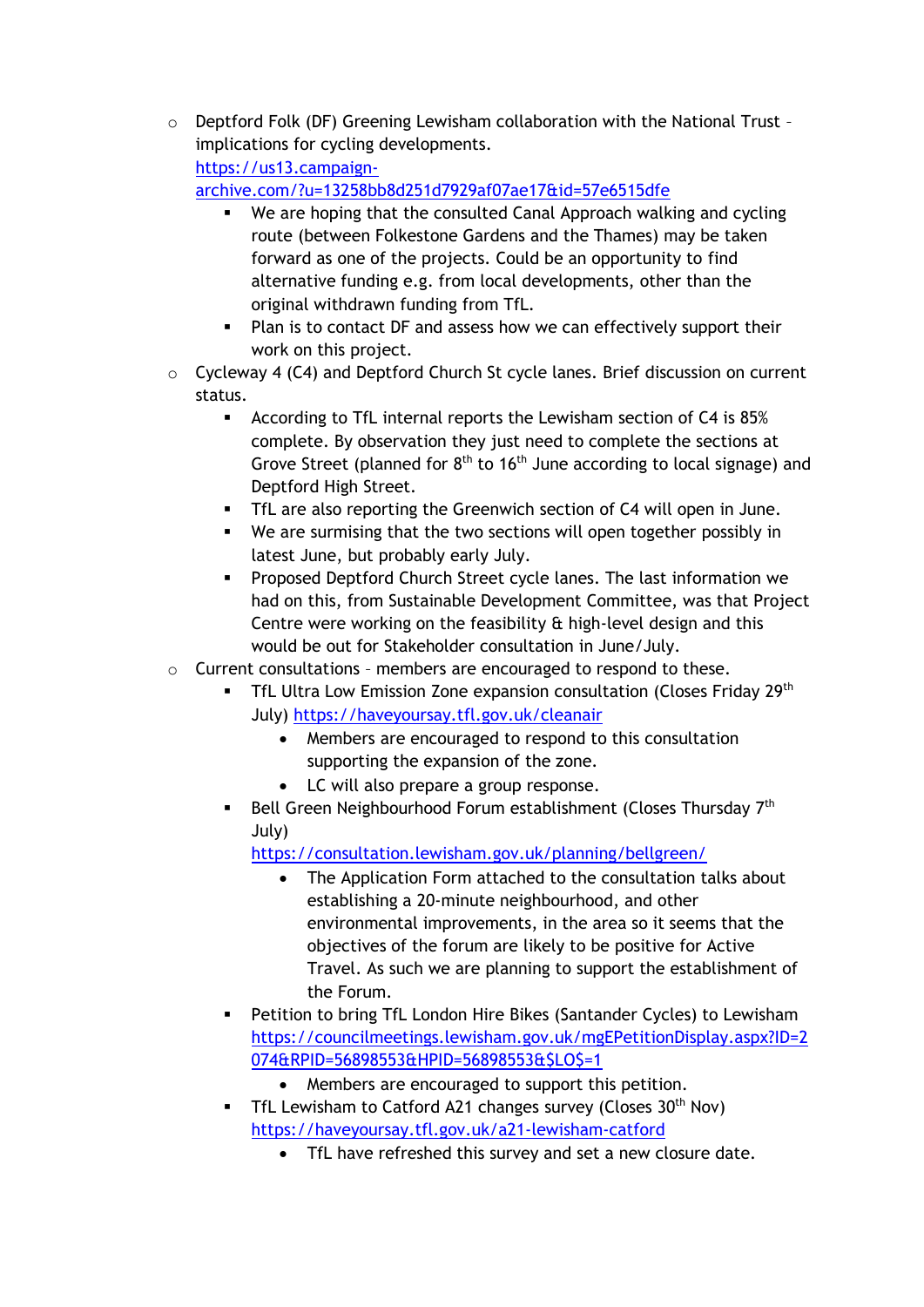- LC will be responding again supporting most of the changes with reservations about some areas – particularly the section going north from the Ladywell junction. However we shall be making the point that TfL need to move forward asap with the design of the permanent segregated lane(s) scheme which would dramatically improve safety and encourage a step change in cycling popularity along the A21.
- Our previous responses are here (under Responses to TfL Consultations): [https://lewishamcyclists.org.uk/campaign](https://lewishamcyclists.org.uk/campaign-update/consultations/)[update/consultations/](https://lewishamcyclists.org.uk/campaign-update/consultations/)
- $\circ$  Council liaison update any contact with
	- Officers/Councillors/Committees/Questions to Council.
		- No formal contacts reported this month.
- Community Engagement & Rides.
	- o Upcoming one-off events:
		- **EXEC** Lewisham Peaks Ride (for Bike Week) Wed  $8<sup>th</sup>$  June 630pm to 9pm.
			- Tim is leading the ride. Brian, Jorge and Matt indicated they would be attending the ride and can help with marshalling.
		- Deptford 2<sup>nd</sup> Sunday Maintenance Workshop. Sun 11<sup>th</sup> June 11am to 3pm.
			- Special event this month with sale of bike parts and some second-hand bikes. Refreshment stall.
		- Clean Air Fair Sat 18<sup>th</sup> June 11am to 4pm, Catford Broadway.
			- Matt and Alex are apparently attending this one.
			- Downham Celebrates Sat 18<sup>th</sup> June 11am to 4pm.
				- Dr Bike
			- Hilly Fields Summer Fayre Sat 25<sup>th</sup> June noon to 5pm.
				- Mike said he should be able to help with this event.
		- Dunwich Dynamo cycle unload Sun  $17<sup>th</sup>$  July 11am to 3pm.
			- Still looking for volunteers to help with this event.
		- Food  $\hat{a}$  Fun in the Fields Sat  $7<sup>th</sup>$  August noon to 6pm, Ladywell Fields.
			- No one attending the meeting knew any details about this event.
			- Jane subsequently advised that we probably won't be doing this event due to over-commitment.
- Attendees News & Views.
	- o Ward NCIL funding Forest Hill to Waterlink Way Cycle Route. Cllr Walsh recently indicated that current plans were for the NCIL projects to mobilise in May/June with a view to starting at beginning of July.

Meeting ended around 745pm.

The next Monthly Meeting will be on Wednesday  $6<sup>th</sup>$  July at 6.30 pm hosted online.

Lewisham Cyclists (The London Cycling Campaign group for London Borough of Lewisham) lewishamcyclists@gmail.com www.lewishamcyclists.org.uk http://www.facebook.com/groups/72380106728/